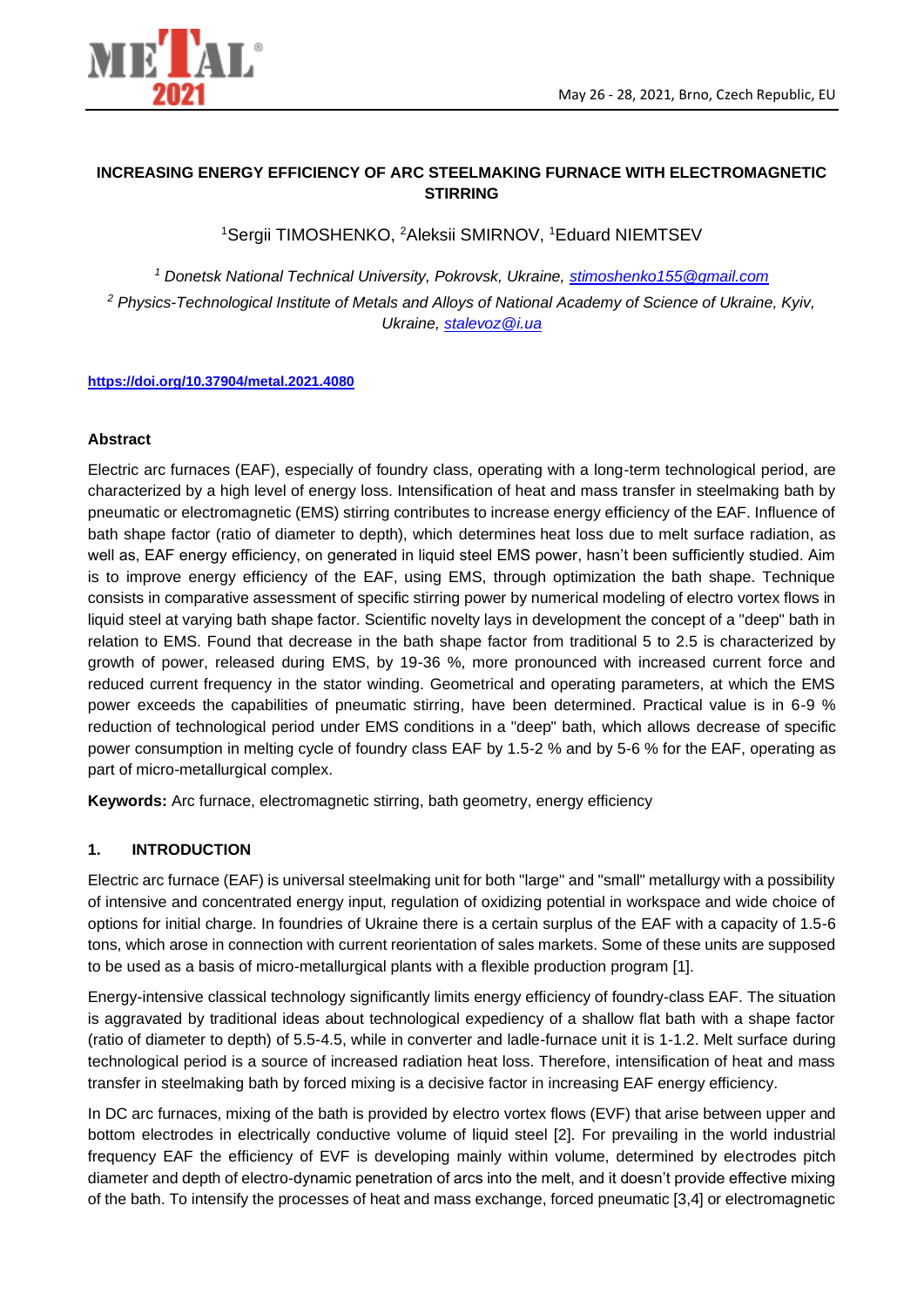

stirring (EMS) [5,6] is used. The EMS system was implemented historically earlier, but with the development of porous ceramic plugs technology, pneumatic stirring took priority positions.

Pneumatic mixing power is defined by energy of isothermal expansion of inert gas volume purged into the melt per unit of time [7]. When blowing, two-phase region of reduced density is formed in the bath, which is the driving force of arising circulation. Along with its availability, the method has several disadvantages: local effect and instability of bubble regime in two-phase region in shallow EAF bath. Transition of blowing to jet mode leads to "breakdown" of the bath, in which the efficiency of transfer floating gas volumes potential energy to liquid steel by means of friction forces, as well as the interfacial surface, is sharply reduced.

Main element of the EMS system is a stator located under the bottom, operating at low (0.2-5 Hz) frequency. Stirring of liquid steel occurs under the influence of the field of volumetric electromagnetic forces, arising from interaction of induced current with its own magnetic field. The advantage of EMS is a non-contact transmitting of stirring power to the melt throughout entire volume of the bath, in contrast to the local nature of pneumatic mixing effect in two-phase region. In the last decade, EMS has received a new development [8]. However, the method is capital and energy intensive.

Reduction of heat loss due to EAF bath surface radiation by 8.5-49 %, as studies [8] have shown, can be achieved by decrease of bath shape factor to 2.5-1.8, taking into account structural and technological limitations inherent arc furnaces of various types. At the same time, steel refining rate is expected to be no lower than in a furnace with traditional bath geometry, despite of decrease in metal-slag interface, due to intensification of heat and mass transfer processes under conditions of pneumatic mixing in a "deep" bath.

Influence of the EAF bath shape factor on EMS mixing power has not been studied and is not obvious, as for pneumatic mixing, and therefore, requires additional research.

The aim is to improve energy efficiency of low-tonnage foundry class EAF, equipped with EMS system by means of varying bath shape factor. The method consists in numerical simulation of EVF in steelmaking bath and evaluation of EMS mixing power.

# **2. NUMERICAL MODELING, RESULTS AND DISCUSSION**

Efficiency of EMS is characterized by specific mixing power *Nem* (W/t) which is the product of average values of electromagnetic force *Fem* (N) and EVF rate *u* (m/s) related per EAF capacity *M* (t).

$$
N_{\rm em} = (F_{\rm em} \cdot u) / M \tag{1}
$$

Average EVF rate *u* (m/s) in circuit, as a result of the balance of electromagnetic and inertia forces [9], is:

$$
u = j \cdot \delta \cdot \sqrt{\mu_0 / \rho_s}
$$
 (2)

where:

 $j$ - average current density, induced by EMS in the studied circuit of the bath  $(A/m<sup>2</sup>)$ 

 $\rho_s$  - liquid steel density (kg/m<sup>3</sup>)

$$
\delta = c \sqrt{\varepsilon_0 / (\pi f \cdot \mu_s \cdot \sigma_s)} \bigg]
$$
 - penetration depth of electromagnetic field into liquid steel (m)

*c* - speed of light (m/s)

*ε<sup>0</sup>* - electrical constant (F/m)

*f -* working frequency (Hz)

*μ<sup>s</sup>* - relative magnetic permeability of liquid steel

*σ<sup>s</sup>* - electrical conductivity of liquid steel (S/m)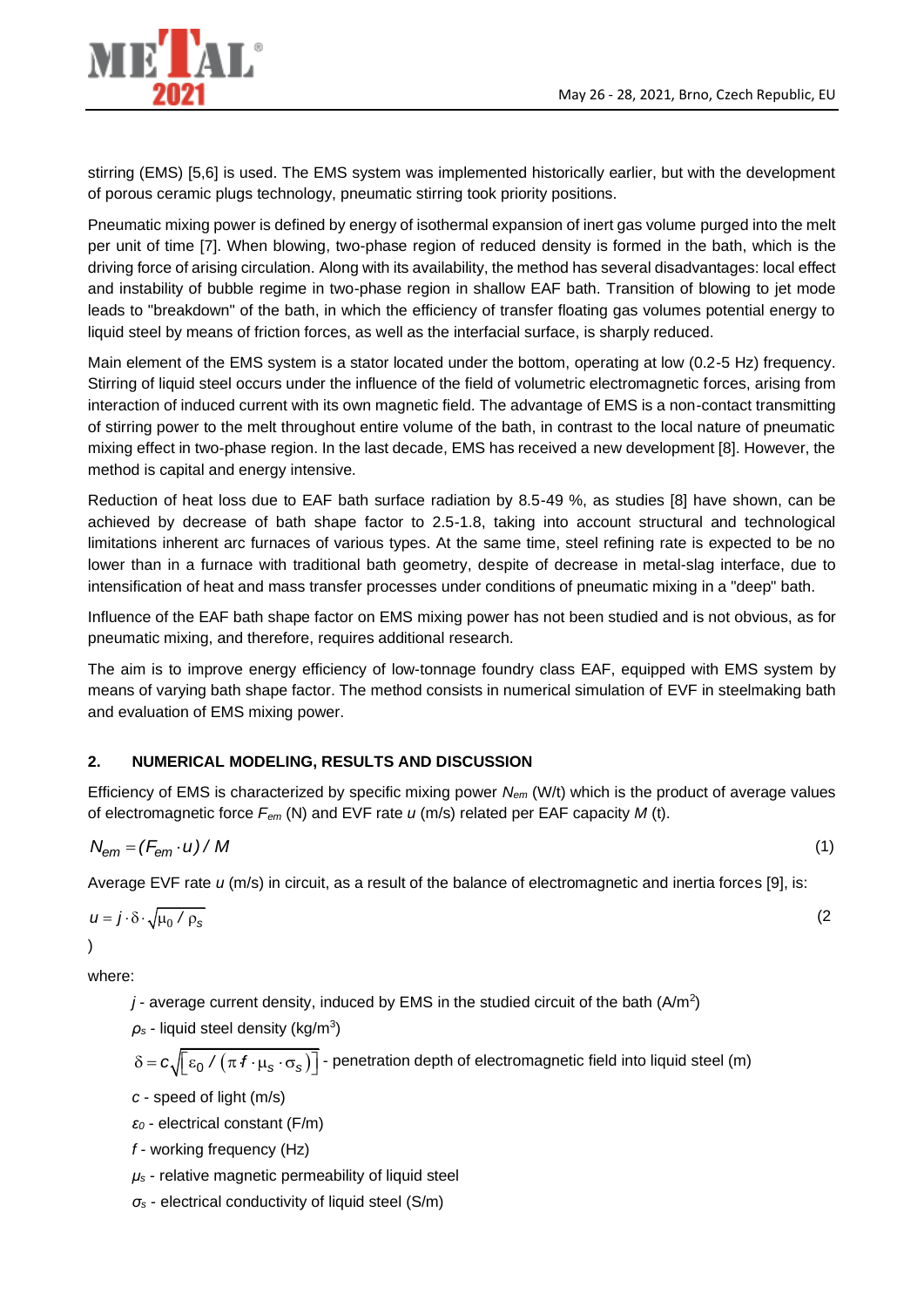

To calculate the EMS power, a two-dimensional problem of alternating current electromagnetic field was numerically simulated in ELCUT 6.2 application software package. The problem is solved by finite element method. Electromagnetic phenomena in a liquid bath during the flow of electric current are described by Maxwell's equations, generalized Ohm's law and law of electric charge conservation.

Design features of numerical model of 1.5-t foundry class EAF with calculation blocks (B1-B6) is shown in **Figure 1**. Physical and geometric characteristics of blocks are given in **Table 1**.



**Figure 1** Current density field in base (*a*) and "deep" (*b*) bath. Lines and arrows characterize electromagnetic field strength and direction. Designations are in the text

|                                                     | <b>Block parameters: electrical</b><br>conductivity $\sigma$ (S/m); relative<br>magnetic permeability $\mu$ ; current<br>force $I(A)$ ; frequency $f(Hz)$ | Dimensions (m)              |                            |
|-----------------------------------------------------|-----------------------------------------------------------------------------------------------------------------------------------------------------------|-----------------------------|----------------------------|
| <b>Calculation block: material</b><br>(designation) |                                                                                                                                                           | <b>Base bath</b>            | "Deep" bath                |
| Liquid steel (B1)                                   | $\sigma$ = 7.3E+5; $\mu$ = 1                                                                                                                              | $D_b = 1.25$ ; $H_b = 0.25$ | $D_h = 1.0$ : $H_b = 0.40$ |
| Refractory lining (B2)                              | $\sigma = 200; \mu = 1$                                                                                                                                   | $b = 0.20$                  | $b = 0.20$                 |
| Stainless steel casing (B3)                         | $\sigma = 1.1E + 6$ ; $\mu = 1$                                                                                                                           | $s = 0.015$                 | $s = 0.015$                |
| Transformer steel stator (B4)                       | $\sigma = 1.2E + 6$ ; $\mu = 10^3$                                                                                                                        |                             |                            |
| Copper winding (B5)                                 | $\sigma = 5.95 E+7$ ; $\mu = 1$ ;<br>$l = 1,500 - 3,500$ ; $f = 0.25 - 5.0$                                                                               |                             |                            |
| Air (B6)                                            | $\sigma = 0$ : $\mu = 1$                                                                                                                                  |                             |                            |

**Table 1** Initial data and conditions of numerical modeling of EVF in liquid steel bath

Steelmaking bath is taken to be cylindrical-spherical with the ratio of elements on height equal to 1. The shape factor *Db/H<sup>b</sup>* is 5 for a base bath and 2.5 (taking into account design constraints [8]) for a "deep" one. Current force and frequency in stator winding varied according to **Table 1**.

Solutions in form of current density fields, carried out at *f* = 0.5 Hz, *I* = 2,500 A for base and "deep" bath, are shown in **Figure 1**. Calculating circuits were introduced into obtained solutions: *k1* - average horizon of bath, *k2* - vertical axis of bath, on which electromagnetic force and current density distribution were determined by means of ELCUT package. Mean values of parameters in given circuits, as the initial data for EMS mixing power evaluation, entered the equations (1), (2).

To compare the capabilities of EMS and pneumatic stirring, ultimate power of the latter *Nps* (W/t) was estimated. It corresponds to the maximum flow rate of inert gas under normal conditions  $Q_g^*(m^3/s)$ , at which bubble mode of purging is maintained in EAF bath with hydrostatic height 1.48 m and temperature *T<sup>m</sup>* (K).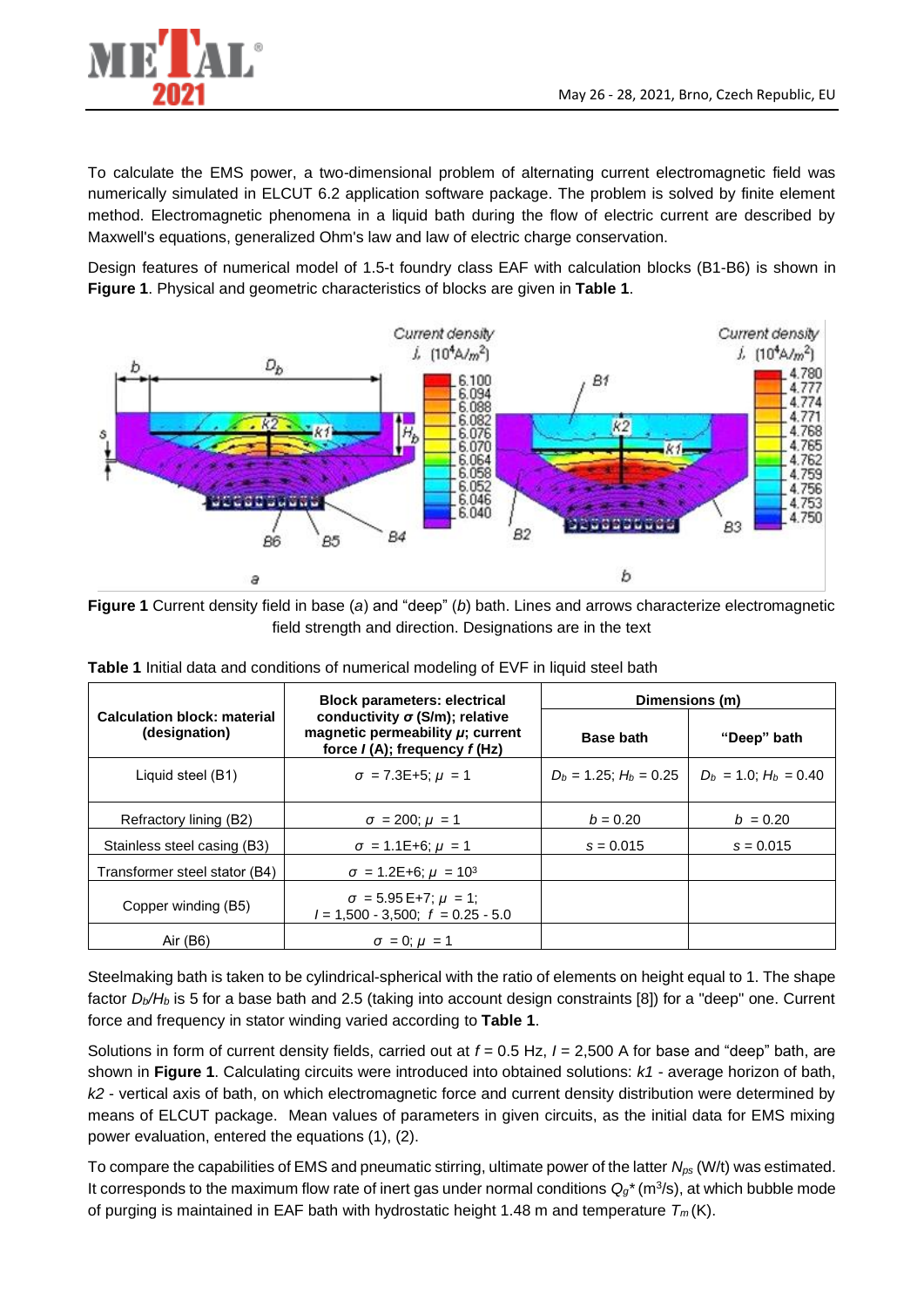

$$
N_{ps} = [\rho_g \cdot Q_g^* \cdot R_g \cdot T_m \cdot \ln(1 + H_b / 1.48)] / (\mu_g \cdot M)
$$
 (3)

where:

 $\rho_g$  - inert gas density at normal conditions (kg/m<sup>3</sup>)

*R<sup>g</sup>* - universal gas constant (J/(kmol·K))

*μ<sup>g</sup>* - inert gas molecular mass (kg/kmol)

Regime of purging is defined by geometry of two-phase region in the bath and inert gas flow rate [7, 10]. Criterion of bubble mode for conventionally spherical bubbles is the gas content ratio of two-phase region, not exceeding π/6, at which unrestricted motion of bubbles is ensured. The estimation of *Qg\** for 1.5-t EAF is 2.5E-04 and 4.4 E-04 m<sup>3</sup>/s in base and "deep" bath, respectively (for porous plug with diameter of 60 mm).

Results of assessment the stirring power in steelmaking bath of 1.5-t EAF with  $T_m = 1,820$  K, derived from equations (1-3) using numerical experiment data, are shown in **Figure 2**. Curves 1, 2 refer to EMS in base and "deep" bath, respectively, at fixed *f* = 0.5 Hz (**Figure 2a**) and fixed *I* = 2,500 A (**Figure 2b**). Lines 1\*, 2\* represent ultimate power of pneumatic mixing in base and "deep" bath, respectively.



**Figure 2** EMS power in base (1) and deep (2) bath vs. stator current force (a) and frequency (b). Ultimate pneumatic stirring power in base (1\*) and deep (2\*) bath

According to simulation data, mixing power increases with growth in current force (**Figure 2a**) and drop in frequency (**Figure 2b**), which correspond to classical concepts of EMS. Reduction in bath shape factor *Db/H<sup>b</sup>* from traditional 5 to 2.5 promotes to increase EMS power by 19-36 %, more noticeable at higher current force and low frequency. Mechanism of phenomenon is, apparently, an increase of magnetic field strength in cross section of "deep" bath with smaller *D<sup>b</sup>* at unchanged parameters of stator. This is evidenced by evaluated distribution of electromagnetic energy density over relative bath diameter (circuit *k1*), shown in **Figure 3**: in the "deep" bath it increases from 20 % in the central region to 2-4 times at the periphery in comparison with the base one.

In the base bath at current force more than 2,800 A and frequency less than 0.5 Hz, power released due to EWF, exceeds ultimate power of pneumatic mixing (for porous plug with diameter of 60 mm). In a "deep" bath power capabilities of bottom purging, according to equation (3), are higher, which predetermines parity requirements to EMS, consisting in increased current force or lower frequency: *I* = 3,500 A, *f* = 0.25 Hz.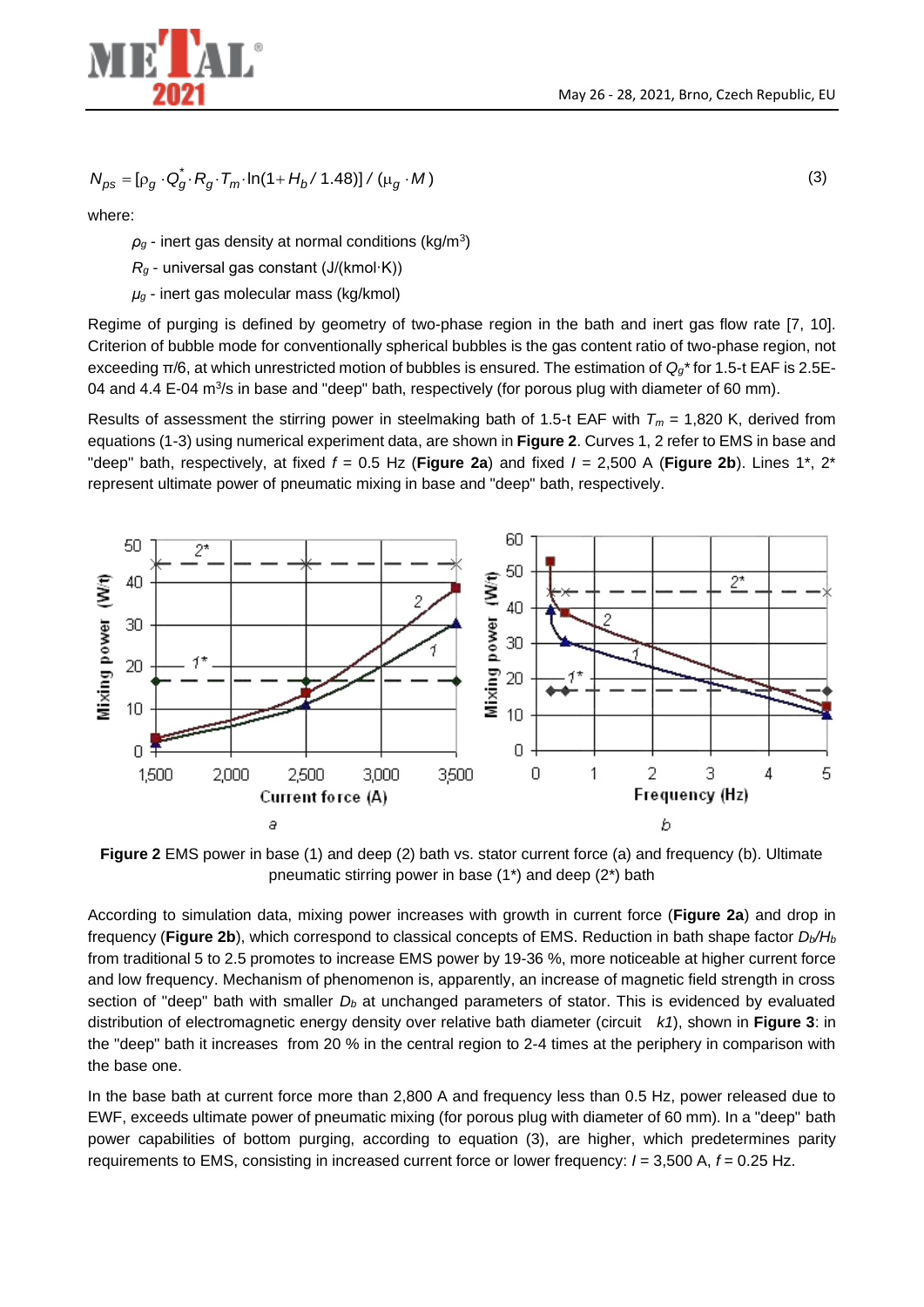



**Figure 3** Electromagnetic energy density distribution on middle horizon over relative bath diameter for cases of base (1) and "deep" (2) bath

Duration of the most critical, from the standpoint of EAF energy efficiency, technological period, is determined by interfacial refining, alloying, homogenization and overheating the bath to tapping temperature.

Homogenization time *τmix* (s) of liquid steel in terms of temperature and chemical composition (with accepted degree of 95 %) is associated with generalized mixing power *Nmix* (W/t) by empirical dependence [10]:

$$
\tau_{mix} = 800 \cdot N_{mix}^{0.4} \tag{4}
$$

Time of desulfurization of steel *τdes* (min), from the standpoint of interfacial metal – slag interaction due to mixing power *Nmix* (W/t), is determined [11] by initial upon melting [*S0*] and steel grade [*S*] content of sulfur (wt. %), and also by chemical complex  $\psi = (1/L_S) [M/(k_{s}/M)]$ , including distribution factor of sulfur between

metal and slag *L<sup>s</sup>* and relative amount of slag *ksl*.

$$
\tau_{des} = \frac{\ln\left[\left(\left[S\right]/\left[S_0\right]\right)\left(1+\psi\right)-\psi\right]}{-0.031 \cdot N_{mix}^{0.25}\left(1+\psi\right)}
$$
\n(5)

Homogenization and desulfurization time due to EMS power, according to equations (4,5), in base and "deep" bath of 1.5-t EAF were estimated for the following conditions:  $f = 0.5$  Hz,  $I = 2,500$  A,  $[S_0] = 0.046$  wt. %,  $[S] =$ 0.025 wt. %, *L<sup>s</sup>* = 50 [10], *ksl* = 0.035. Results are shown in **Table 2**.

**Table 2** Evaluated duration of technological operations in 1.5-t EAF equipped by EMS

| <b>Technological operation</b> | <b>Operation time (min)</b> |             | <b>Relative reduction of</b>            |
|--------------------------------|-----------------------------|-------------|-----------------------------------------|
|                                | <b>Base bath</b>            | "Deep" bath | operation time in "deep"<br>bath $(\%)$ |
| Homogenization                 | 5.1                         | 4.          |                                         |
| <b>Desulfurization</b>         | 14.2                        | 13.4        |                                         |

Assuming, that desulfurization is limiting stage of technological period in the foundry class EAF, is a reason to expect, focusing on obtained data, a reduction of given period duration by 6-9 % and energy saving regarding the whole heat by 1.5-2 % when using EMS in "deep" steelmaking bath, compared with bath of base geometry.

In the option of EAF application as part of micro-metallurgical complex [1] with intensive melting of semifinished product and relatively short technological period with open bath operation, the loss of radiation heat by melt surface, is expected to be no less than 14-15 % of input energy [12], because of wide application of